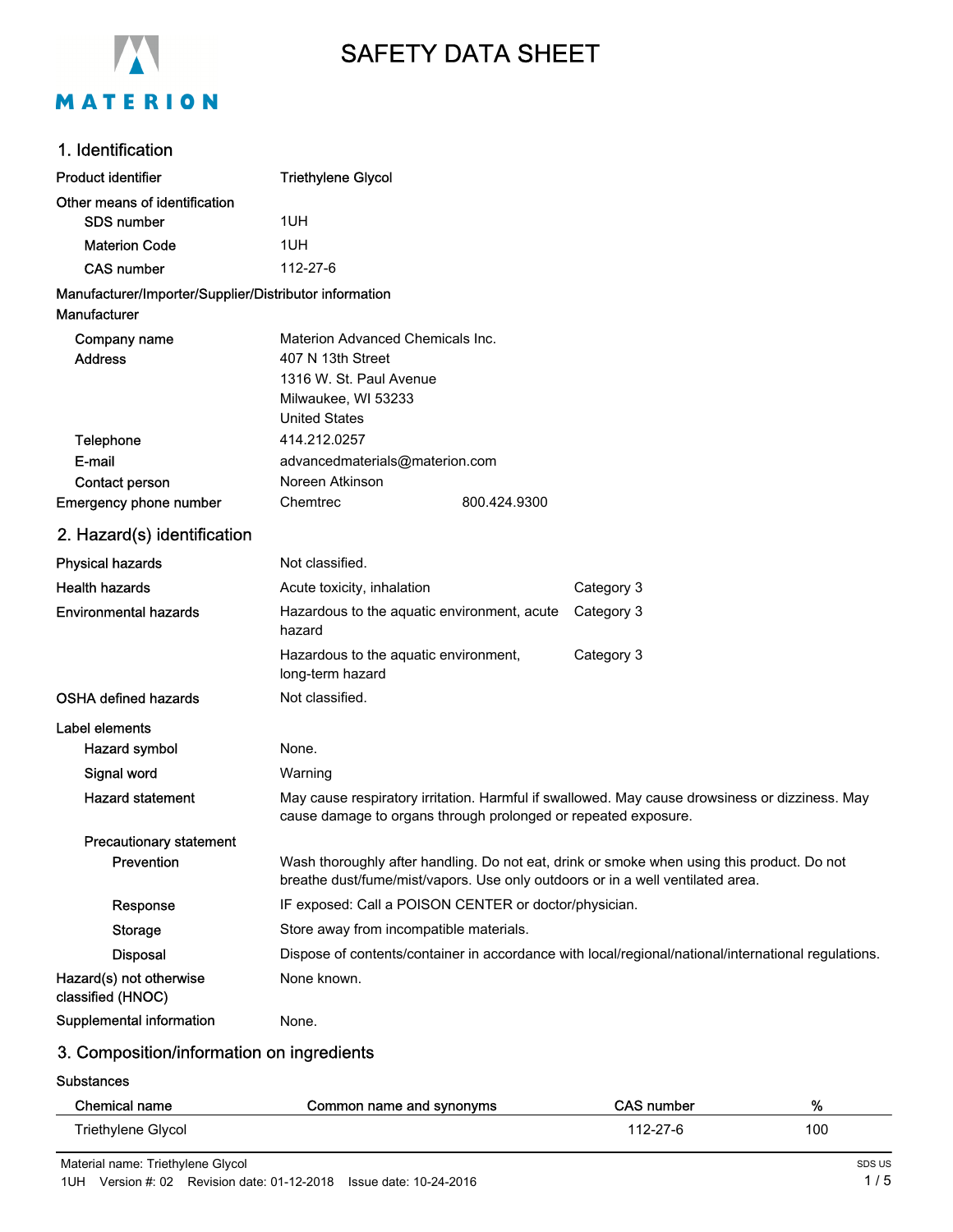#### 4. First-aid measures

| Inhalation                                               | Breathing difficulty caused by inhalation of particulate requires immediate removal to fresh air. If<br>breathing has stopped, perform artificial respiration and obtain medical help. Get medical attention<br>if symptoms persist. |
|----------------------------------------------------------|--------------------------------------------------------------------------------------------------------------------------------------------------------------------------------------------------------------------------------------|
| <b>Skin contact</b>                                      | Remove contaminated clothing immediately and wash skin with soap and water. Obtain medical<br>help for persistent irritation.                                                                                                        |
| Eye contact                                              | Immediately flush eyes with plenty of water for at least 15 minutes, lifting lower and upper eyelids<br>occasionally. Get medical attention if symptoms persist.                                                                     |
| Ingestion                                                | Do not induce vomiting. Immediately call a poison center/doctor.                                                                                                                                                                     |
| Most important<br>symptoms/effects, acute and<br>delayed | Not available.                                                                                                                                                                                                                       |

# 5. Fire-fighting measures

| Suitable extinguishing media                                     | Dry chemical, CO2, water spray or alcohol resistant foam. |
|------------------------------------------------------------------|-----------------------------------------------------------|
| Unsuitable extinguishing media                                   | Not available.                                            |
| Specific hazards arising from<br>the chemical                    | During fire, gases hazardous to health may be formed.     |
| Special protective equipment<br>and precautions for firefighters | Not available.                                            |

# 6. Accidental release measures

| Personal precautions, protective<br>equipment and emergency<br>procedures | Avoid inhalation of dust. Ensure adequate ventilation. Wear appropriate personal protective<br>equipment. |
|---------------------------------------------------------------------------|-----------------------------------------------------------------------------------------------------------|
| Methods and materials for<br>containment and cleaning up                  | Not available.                                                                                            |
| <b>Environmental precautions</b>                                          | Not available.                                                                                            |
| 7. Handling and storage                                                   |                                                                                                           |
| Precautions for safe handling                                             | Not available.                                                                                            |
| Conditions for safe storage.                                              | Not available.                                                                                            |

including any incompatibilities

#### 8. Exposure controls/personal protection

#### Occupational exposure limits

#### US. Workplace Environmental Exposure Level (WEEL) Guides

| <b>Material</b>                           | <b>Type</b>                                                           | Value         | Form         |  |
|-------------------------------------------|-----------------------------------------------------------------------|---------------|--------------|--|
| Triethylene Glycol (CAS<br>$112 - 27 - 6$ | <b>TWA</b>                                                            | $10$ mg/m $3$ | Particulate. |  |
| <b>Biological limit values</b>            | No biological exposure limits noted for the ingredient(s).            |               |              |  |
| Appropriate engineering controls          | Not available.                                                        |               |              |  |
|                                           | Individual protection measures, such as personal protective equipment |               |              |  |
| Eye/face protection                       | Not available.                                                        |               |              |  |
| <b>Skin protection</b>                    |                                                                       |               |              |  |
| Hand protection                           | Not available.                                                        |               |              |  |
| Other                                     | Not available.                                                        |               |              |  |
| <b>Respiratory protection</b>             | Not available.                                                        |               |              |  |
| <b>Thermal hazards</b>                    | Not available.                                                        |               |              |  |
|                                           |                                                                       |               |              |  |

#### 9. Physical and chemical properties

# Appearance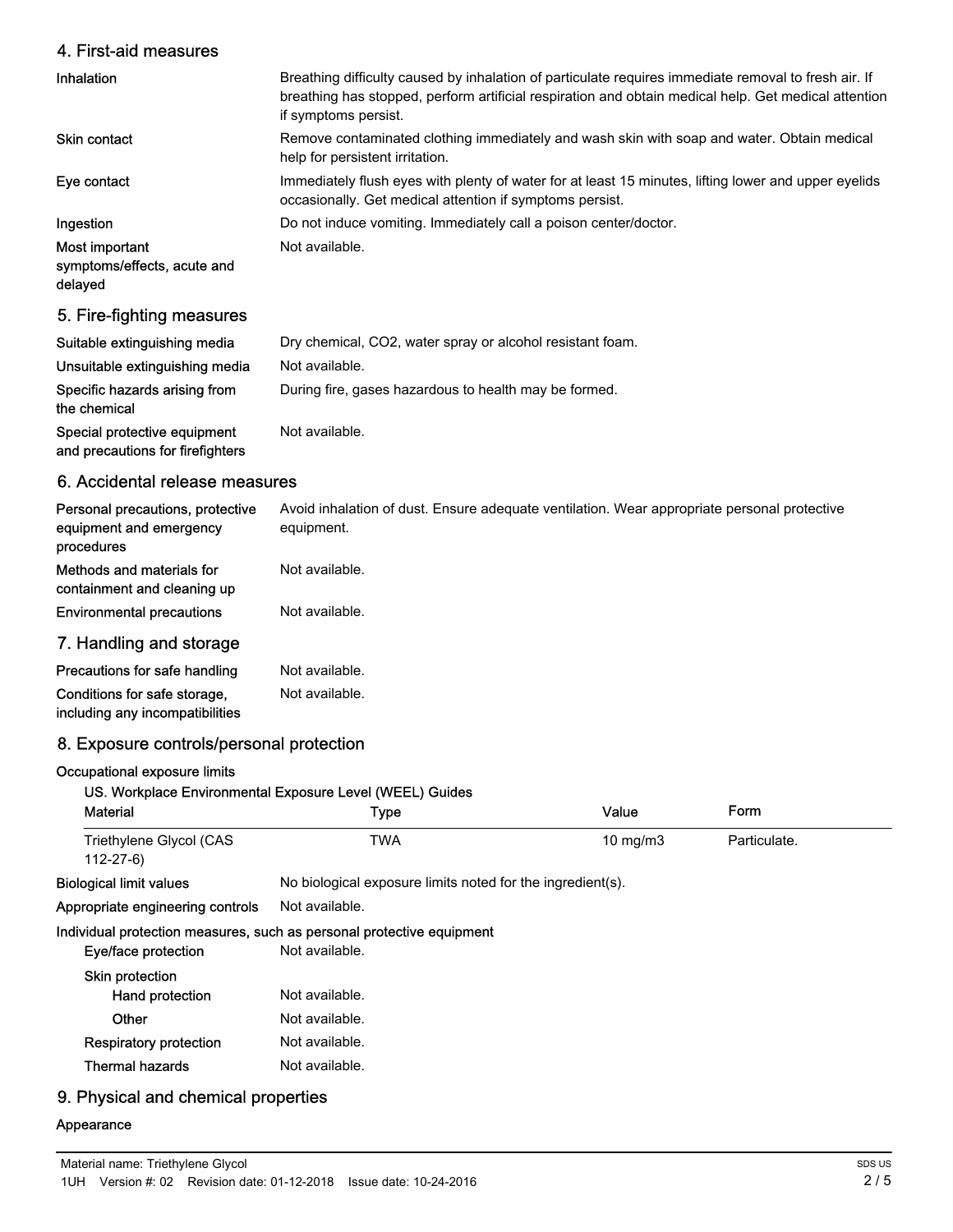| <b>Physical state</b>                             | Liquid.                                 |
|---------------------------------------------------|-----------------------------------------|
| Form                                              | Not available.                          |
| Color                                             | Not available.                          |
| Odor                                              | Not available.                          |
| Odor threshold                                    | Not available.                          |
| pH                                                | Not available.                          |
| Melting point/freezing point                      | 19.4 °F (-7 °C)                         |
| Initial boiling point and boiling<br>range        | 545 °F (285 °C)                         |
|                                                   | 329 °F (165 °C) 1.866513 kPa            |
| Flash point                                       | 350.0 °F (176.7 °C) Open Cup            |
| <b>Evaporation rate</b>                           | Not available.                          |
| Flammability (solid, gas)                         | Not available.                          |
| Upper/lower flammability or explosive limits      |                                         |
| <b>Flammability limit - lower</b><br>(%)          | Not available.                          |
| Flammability limit - upper<br>(%)                 | Not available.                          |
| Explosive limit - lower (%)                       | Not available.                          |
| Explosive limit - upper (%)                       | Not available.                          |
| Vapor pressure                                    | 0.0002 kPa at 25 °C                     |
| Vapor density                                     | Not available.                          |
| <b>Relative density</b>                           | Not available.                          |
| Solubility(ies)                                   |                                         |
| Solubility (water)                                | Not available.                          |
| <b>Partition coefficient</b><br>(n-octanol/water) | Not available.                          |
| Auto-ignition temperature                         | 657 °F (347.22 °C)                      |
| Decomposition temperature                         | Not available.                          |
| <b>Viscosity</b>                                  | Not available.                          |
| Other information                                 |                                         |
| <b>Density</b>                                    | 1.13 g/cm3 estimated at 15 $^{\circ}$ C |
| <b>Dynamic viscosity</b>                          | 47.8 mPa.s (68 °F (20 °C))              |
| <b>Flammability class</b>                         | Combustible IIIB estimated              |
| Kinematic viscosity                               | 42.4 mm <sup>2</sup> /s estimated       |
| Molecular formula                                 | C6-H14-O4                               |
| Molecular weight                                  | 150.17 g/mol                            |
| <b>Percent volatile</b>                           | 100 %                                   |
| Specific gravity                                  | 1.13 at 15 $\degree$ C                  |
| VOC                                               | 100 %                                   |
|                                                   | 100 % EPA estimated                     |
| 10. Stability and reactivity                      |                                         |
| Reactivity                                        | Not available.                          |
| <b>Chemical stability</b>                         | Not available.                          |
| Possibility of hazardous<br>reactions             | Not available.                          |

Conditions to avoid Not available.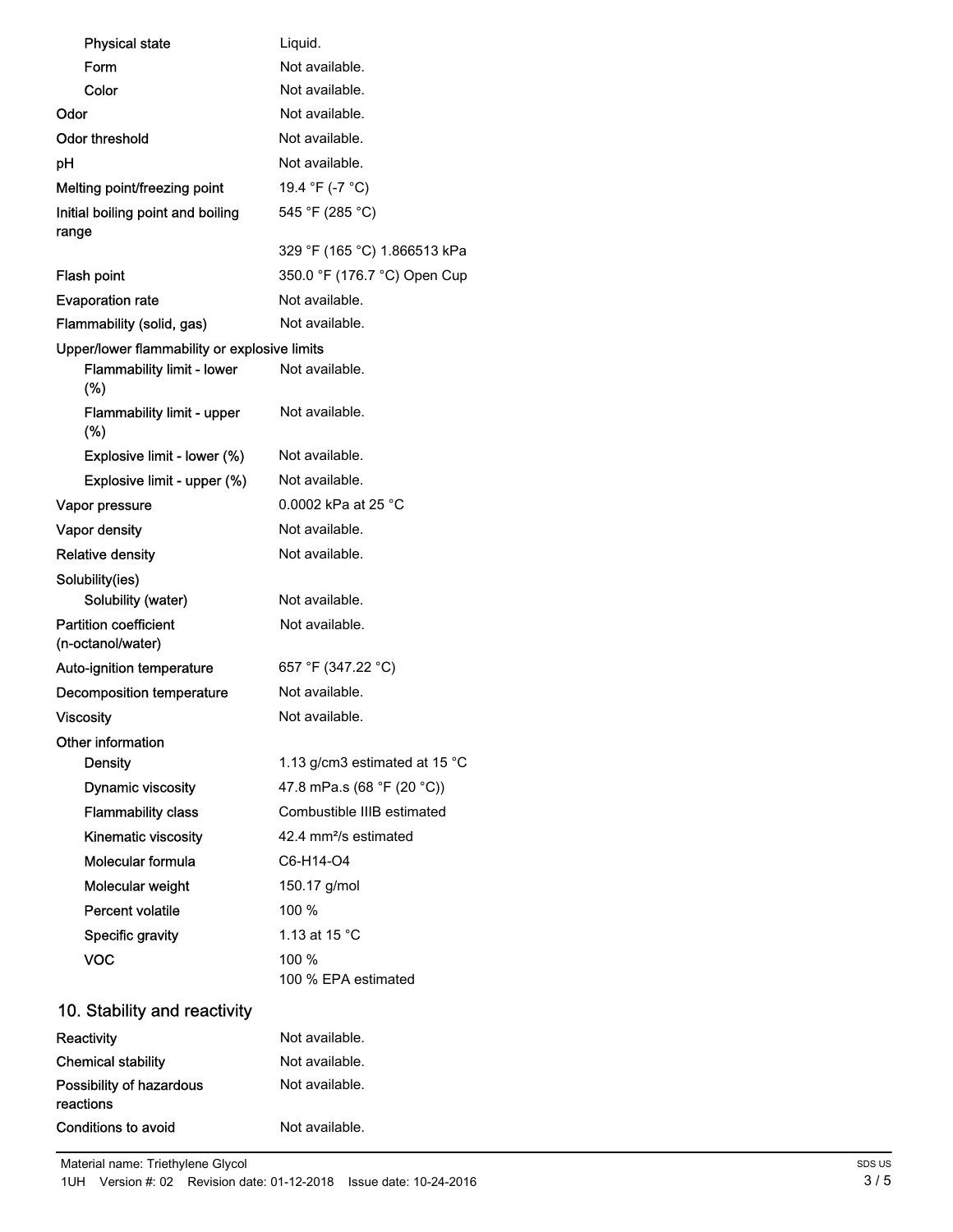| Incompatible materials  | Not available. |
|-------------------------|----------------|
| Hazardous decomposition | Not available. |
| products                |                |

# 11. Toxicological information

| Information on likely routes of exposure                                           |                                                                |  |
|------------------------------------------------------------------------------------|----------------------------------------------------------------|--|
| Inhalation                                                                         | Not available.                                                 |  |
| <b>Skin contact</b>                                                                | Not available.                                                 |  |
| Eye contact                                                                        | Not available.                                                 |  |
| Ingestion                                                                          | Not available.                                                 |  |
| Symptoms related to the<br>physical, chemical and<br>toxicological characteristics | Not available.                                                 |  |
| Information on toxicological effects                                               |                                                                |  |
| <b>Acute toxicity</b>                                                              |                                                                |  |
| Skin corrosion/irritation                                                          | Not available.                                                 |  |
| Serious eye damage/eye<br><i>irritation</i>                                        | Not available.                                                 |  |
| Respiratory or skin sensitization                                                  |                                                                |  |
| <b>Respiratory sensitization</b>                                                   | Not available.                                                 |  |
| <b>Skin sensitization</b>                                                          | Not available.                                                 |  |
| Germ cell mutagenicity                                                             | Not available.                                                 |  |
| Carcinogenicity                                                                    |                                                                |  |
| IARC Monographs. Overall Evaluation of Carcinogenicity                             |                                                                |  |
| Not listed.                                                                        |                                                                |  |
|                                                                                    | OSHA Specifically Regulated Substances (29 CFR 1910.1001-1050) |  |
| Not regulated.<br>US. National Toxicology Program (NTP) Report on Carcinogens      |                                                                |  |
|                                                                                    |                                                                |  |
| Not listed.                                                                        |                                                                |  |
|                                                                                    | Not available.                                                 |  |
| Reproductive toxicity<br>Specific target organ toxicity -<br>single exposure       | Not available.                                                 |  |
| Specific target organ toxicity -<br>repeated exposure                              | Not available.                                                 |  |

# 12. Ecological information

| Ecotoxicity                       |                |                                |                          |  |
|-----------------------------------|----------------|--------------------------------|--------------------------|--|
| Product                           |                | <b>Species</b>                 | Test Results             |  |
| Triethylene Glycol (CAS 112-27-6) |                |                                |                          |  |
| Aquatic                           |                |                                |                          |  |
| Crustacea                         | <b>EC50</b>    | Water flea (Daphnia magna)     | 48.9 - 56 mg/l, 48 hours |  |
| Fish                              | <b>LC50</b>    | Bluegill (Lepomis macrochirus) | > 10000 mg/l, 96 hours   |  |
| Persistence and degradability     | Not available. |                                |                          |  |
| Bioaccumulative potential         | Not available. |                                |                          |  |
| Mobility in soil                  | Not available. |                                |                          |  |
| Other adverse effects             | Not available. |                                |                          |  |